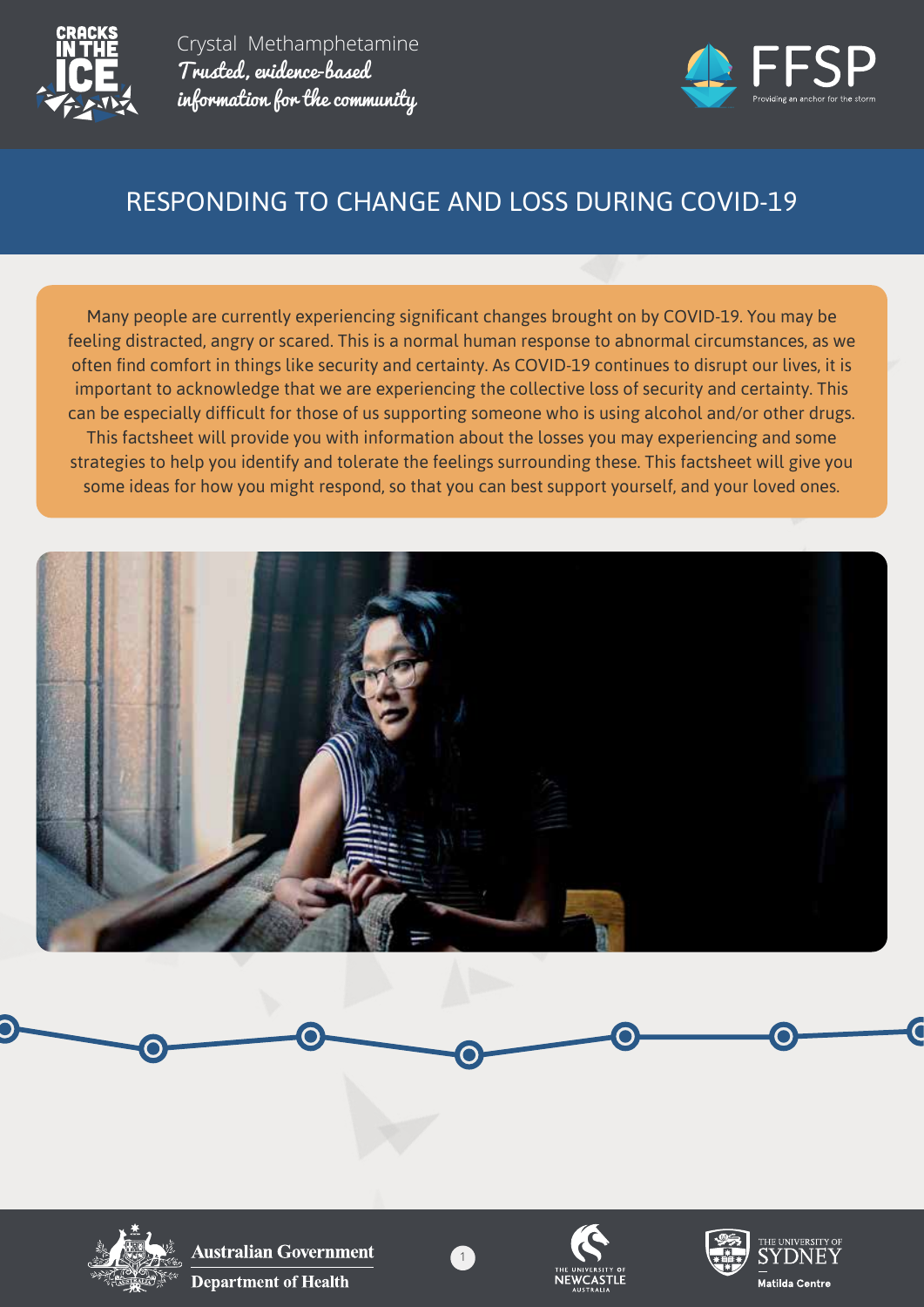



### DEFINITION OF CRISIS

The definition of a crisis is different for everyone. However, many people find that during a crisis their usual ways of coping may not be as effective as they usually are.

Crisis is seen as a temporary occurrence that can lead to feelings of stress, tension, and disorganisation. These emotions can have a big impact on a person's ability to overcome daily obstacles or take in information. For some, there may also be a strong sense of feeling immobilised by the event.

If you are supporting someone using alcohol and/or other drugs, you may have already experienced a crisis. Or you may have experienced similar changes in your daily life to accommodate the support needs of your loved one. This shows you already have the skills to adapt to new, changing, or uncertain circumstances.

# EXPERIENCING CRISIS

Crisis is a time of change. The COVID-19 pandemic has brought with it a sense that the world has changed and will remain changed forever in some way. It is helpful to focus on the way things have changed for you and your emotional response to these changes:





**Australian Government Department of Health** 



2



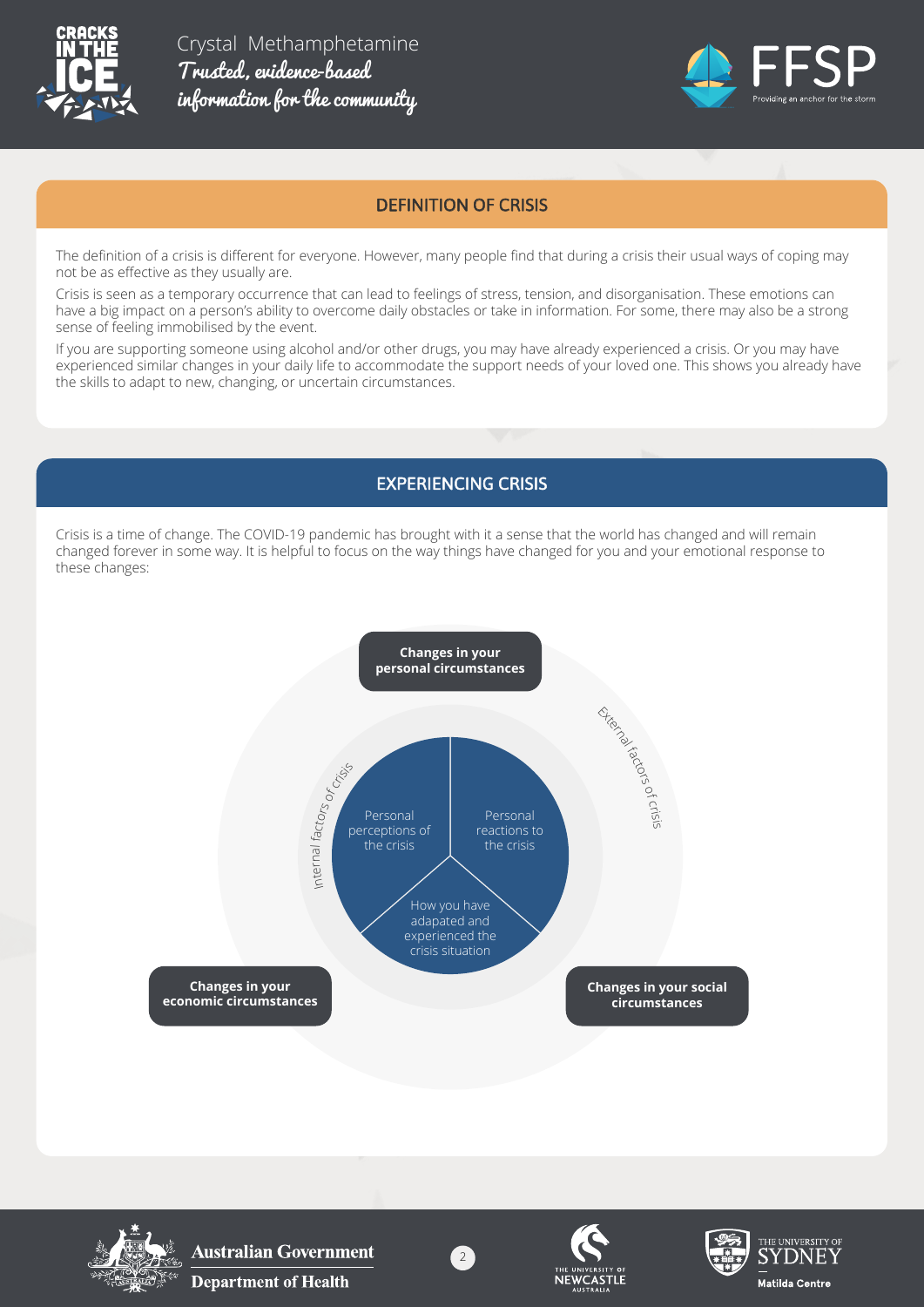



### NAMING AND CLAIMING GRIEF

#### **Self-Reflection Exercise**

- Imagine an iceberg and to try to picture what it looks like.
- Icebergs are giant, floating pieces of ice in the ocean. A small part of it is easily visible and above the waterline. What lies below the waterline is not as easily seen. It can be useful to think of the ways we are similar to icebergs some of the things about us are on the surface. Other aspects of who we are can be hidden below the surface, and not as immediately obvious.
- Some emotions experienced by crisis are more easily seen. This might be emotions such as annoyance, anger, frustration, distraction, fear. But there are other emotions that are important to recognise, focus on and sit with.



Not everyone may recognise that grief is another emotional response to the COVID-19 pandemic. Grief is a complex emotion, that can be 'below the surface' and less easy to identify outside of bereavement. While bereavement may be a reality for some during COVID-19, collectively we are all losing something.

There are restrictions on the things we usually do, such as our daily activities and routines that bring about freedom, joy, purpose, happiness, or connectedness. Normal life feels temporarily lost. Many people are experiencing unemployment, financial instability, and a disrupted home life. The future can feel uncertain, and the plans you made may have been put on hold.

These are serious losses. It is important to acknowledge and name the associated feeling of grief. It is also important to take a moment to acknowledge that you are not alone in feeling it.

#### MOVING IN AND OUT OF GRIEF

There might be times when you feel grief related to COVID-19 strongly and deeply, and other times where you don't feel it so much. There is no set or 'correct' way to experience grief. Your response can change and fluctuate on a daily basis. While the stages of grief described in this diagram often happen, there is no set or linear way of experiencing them:





**Australian Government Department of Health** 



3



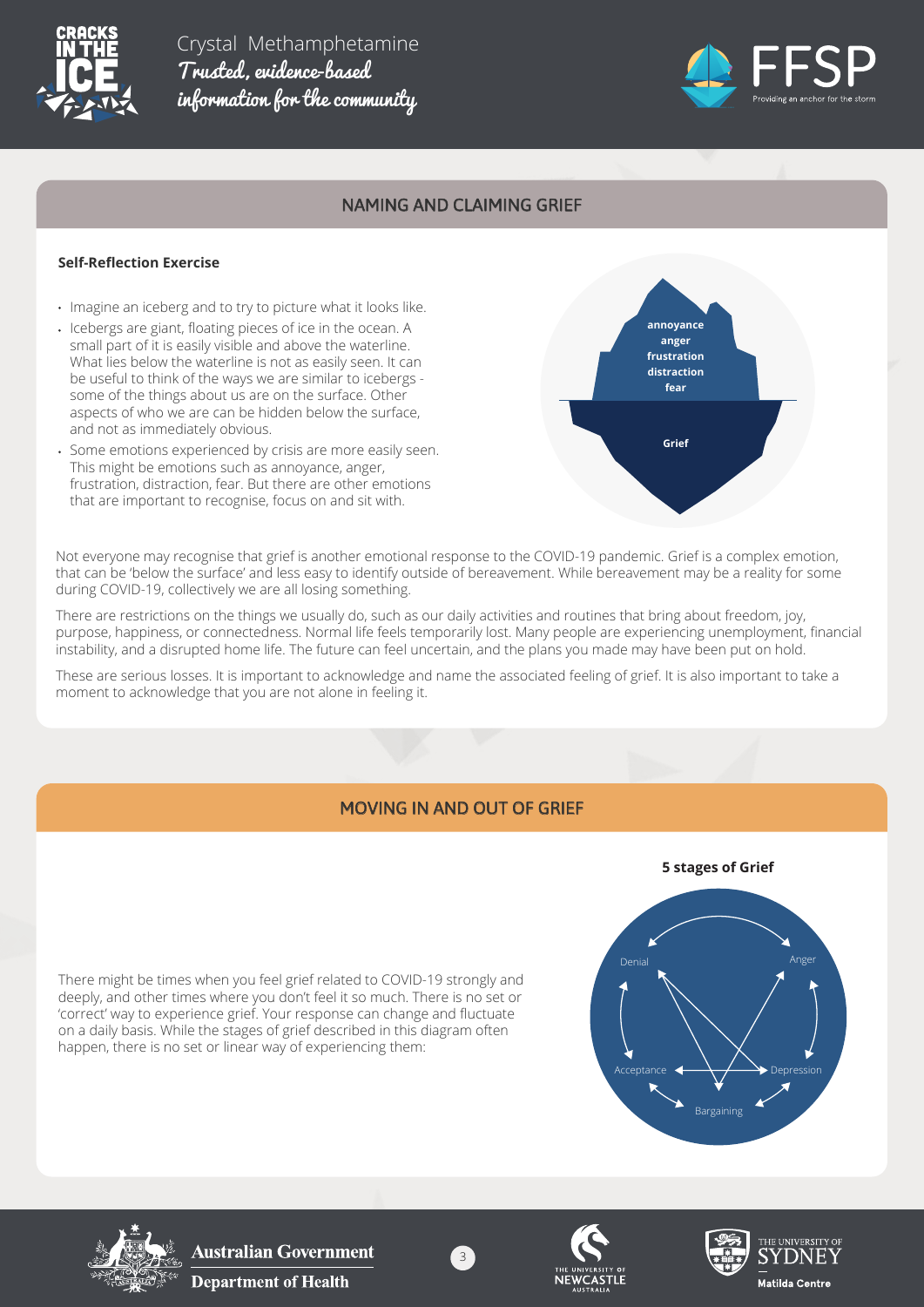



# FINDING MEANING

There is power in accepting and acknowledging the things you have control over. Rather than avoiding our feelings of grief, we can acknowledge them and tolerate them. While we cannot control the fact that the COVID-19 pandemic is happening, we can find ways to proceed and cope.



Most of us have never experienced anything like this. However, many of us have been through challenging experiences before. You have skills and strengths that have helped you heal and recover in the past.

# RECOVERING FROM CRISIS

As things return to normal, most of us will also find and return to a new kind of normal. It is important to recognise that most people will be resilient and bounce back, once the crisis has passed. Crisis will test people in different ways, and some may need support to move towards recovery. For some people, stressful events have the potential to bring about memories or feelings related to past crisis events.

4



**Australian Government Department of Health**